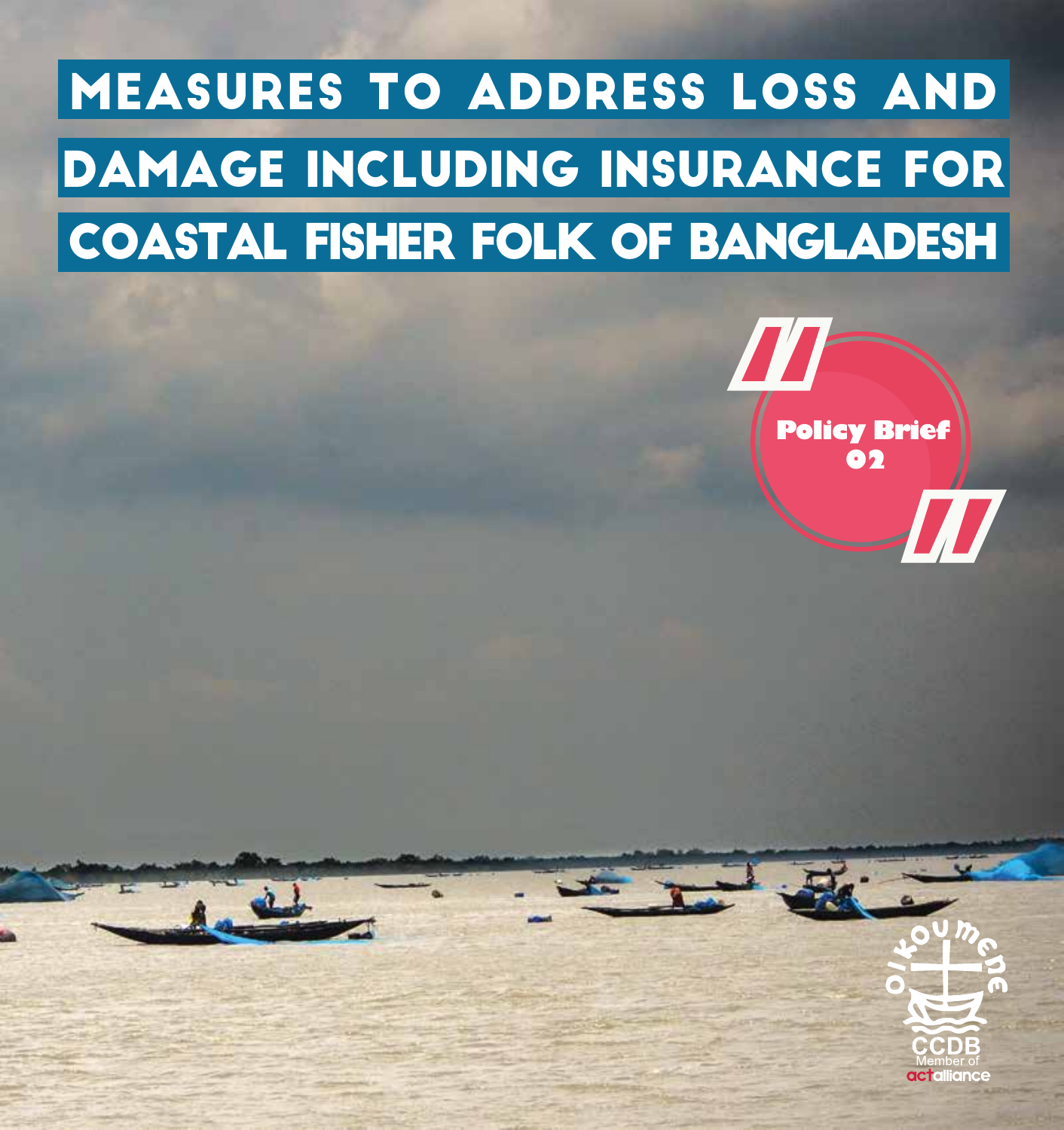#### **Developed by**

Fazle Rabbi Sadeque Ahmed, PhD Director (environment and climate change) Palli Karma-Sahayak Foundation (PKSF) E-4/B, Agargaon Administrative Area Sher-e-Bangla Nagar, Dhaka - 1207, Bangladesh

#### **&**

Habib Torikul Communication and Documentation Officer Christian Commission for Development in Bangladesh (CCDB)

#### **Special Thanks**

Imran Kibria, Md. Badrul Alam Talukder, Md. Kamruzzaman, Muhammed Atikul Haque, Naimul Islam, Mousumi Halder, Efaz Ahmed

#### **Published**

September 2017

#### **Disclaimer**

The publisher (Christian Commission for Development in Bangladesh) holds the copyright, but text and photos may be reproduced for non-profit purpose. Prior permission is encouraged for such use.

#### **Graphics & Layout**

Habib Torikul

#### **Photo**

Habib Torikul

#### **Printed by**

Christian Commission for Development in Bangladesh (CCDB)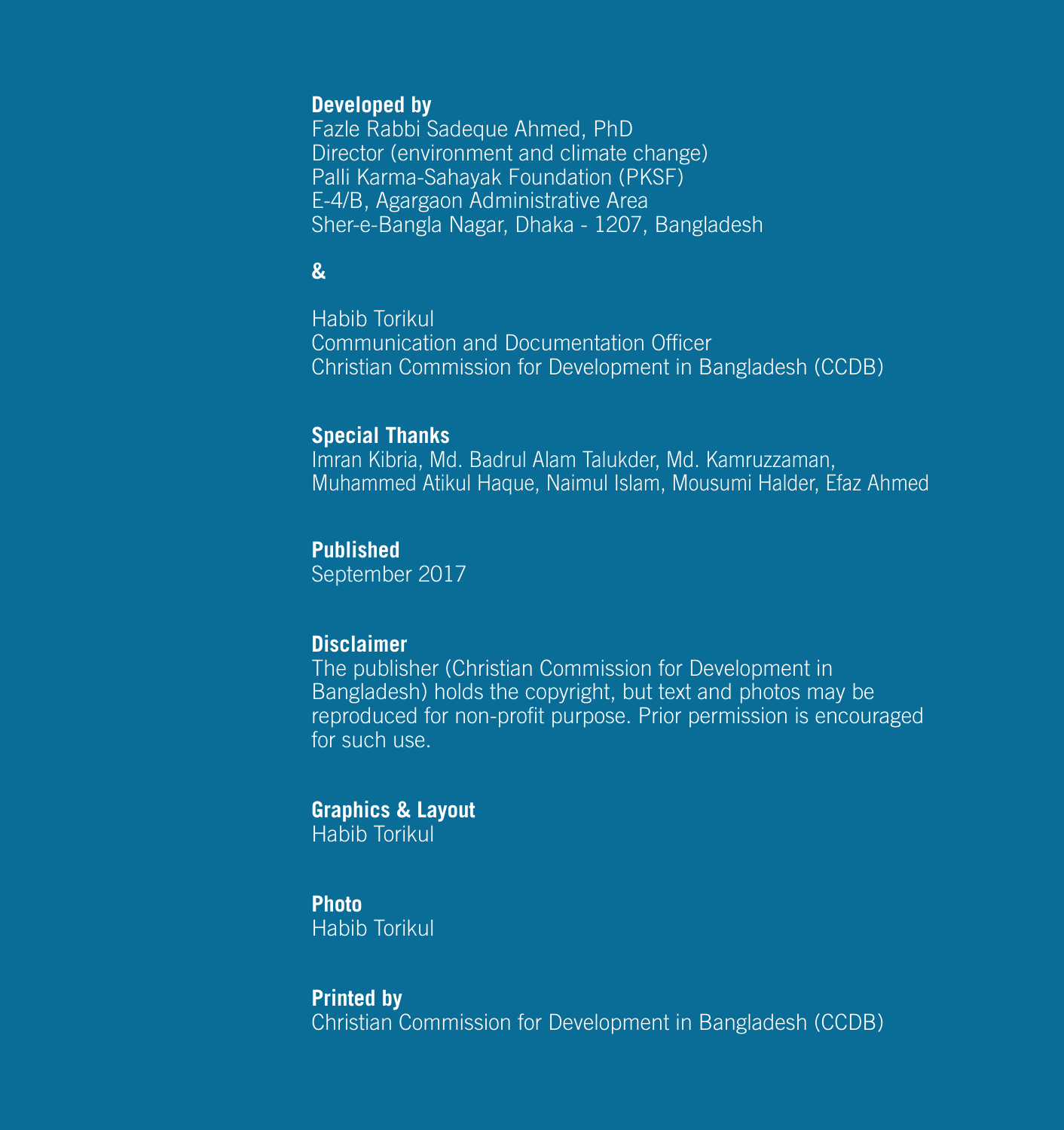## Measures to Address Loss and Damage Including Insurance for Coastal Fisher Folk of Bangladesh



Christian Commission for Development in Bangladesh (CCDB) 88, Senpara Parbatta, Mirpur - 10, Dhaka - 1216 web: www.ccdbbd.org Phone: 9020170-3, Fax : 880-2-9020227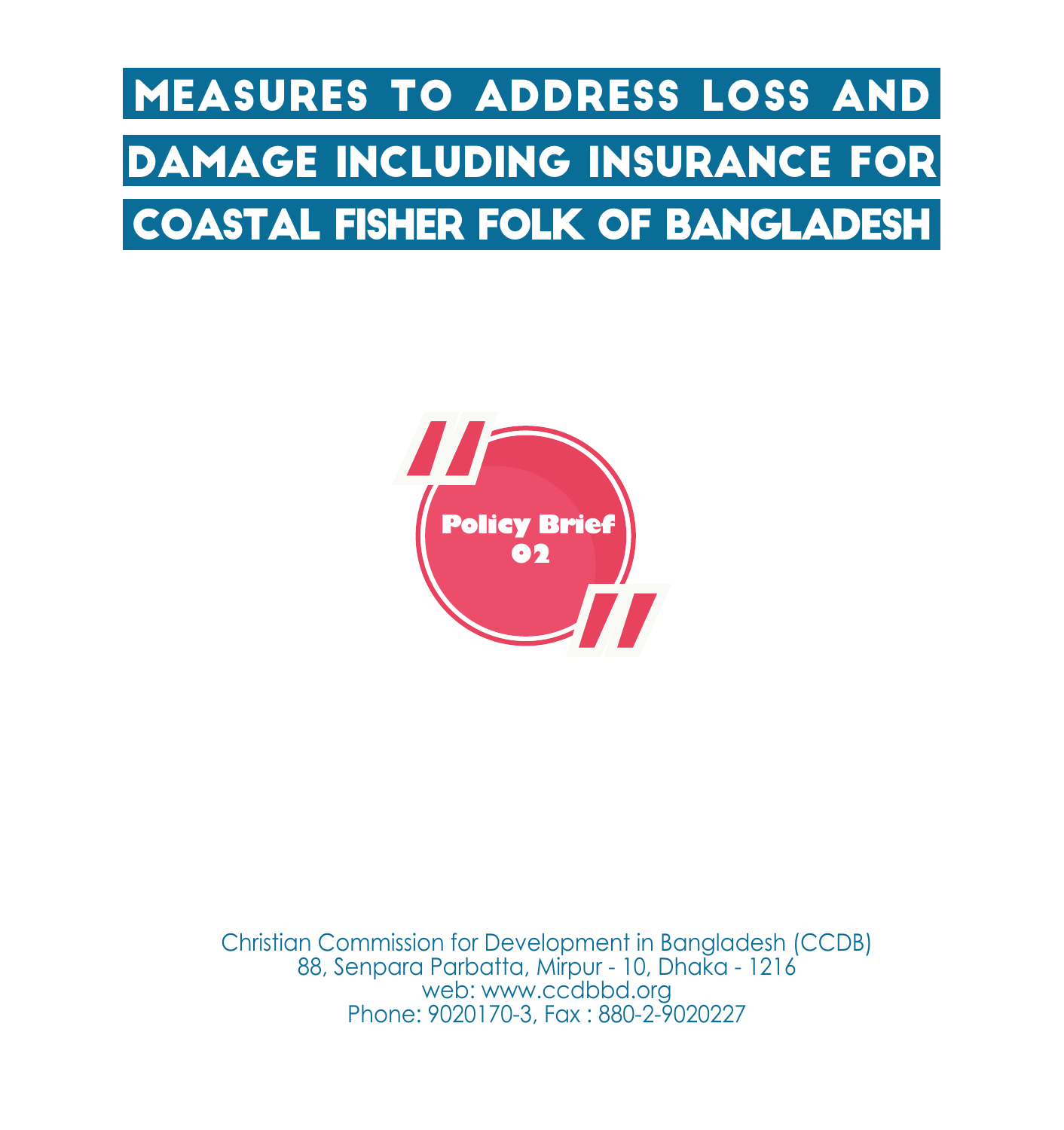## Table of CONTENTS

#### **Chapter 1: Introduction**

| $\bigcup$ |
|-----------|
|           |
|           |
| - 04      |

#### **Chapter 2: Loss and Damage Issue under UNFCCC**

#### **Chapter 3: Addressing Loss and Damage in Bangladesh**

| 3.4 Approaches to Address Loss and Damage for Slow Onset Processes 12 |
|-----------------------------------------------------------------------|
|                                                                       |
|                                                                       |
|                                                                       |

#### **Chapter 4: Way Forward**

| 4.1 Establishing Comprehensive Risk Management Frameworks14 |       |
|-------------------------------------------------------------|-------|
|                                                             |       |
|                                                             |       |
|                                                             | $-16$ |
|                                                             |       |

|--|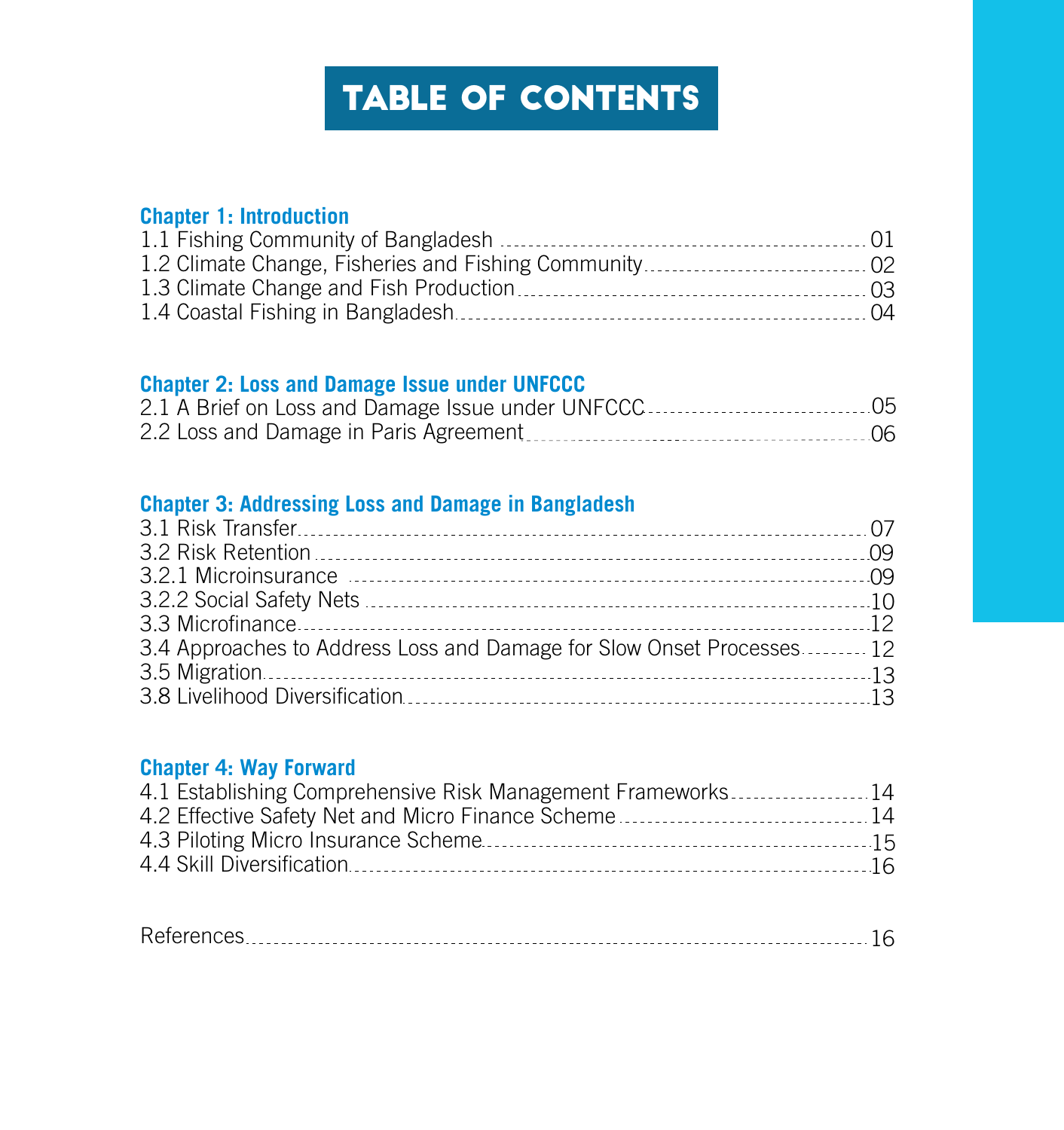## **INTRODUCTION**

Bangladesh is a low-lying deltaic country with a population of over 160 million. The economy is highly dependent on climate-sensitive sectors. The fisheries sector, which supports livelihoods of 660–820 million people (FAO, 2012), is considered amongst the worst affected by climate change (IPCC, 2007; Paerry et al., 2009). Small-scale fishing communities in developing countries, which constitute 90% fishery-dependent people (FAO, 2012), will face complex and localized impacts (IPCC, 2007).

#### **1.1 Fishing Community of Bangladesh**

Bangladeshis have a long tradition of fishing and fish culture which contributes significantly to employment, income generation, export earnings and human nutrition. This sector supports livelihoods of about 7 million fishers directly and 12 million people indirectly and contributes 4.43% to GDP and 2.73% to export earnings (DoF, 2012). Most (93%) of the marine fishing is small-scale in nature and supports the livelihoods of over half a million fishers and their household members (DoF, 2012) living in 870 fishing communities (Aghazadeh, 1994). Although updated published data is hardly available, the number of coastal fishing communities is frequently claimed as more than 2000 in the media. In addition, marine fisheries support the livelihoods of other households involved in ancillary activities such as fish processing, gear making and so on.

Several studies have found poor physical infrastructure in coastal fishing villages of Bangladesh. Most people live in poor socioeconomic conditions and most of the households cannot eat regularly, have little education, and have only moderate public health provision. Some get financial assistance from the government and international donors (Hasan et al., 2004).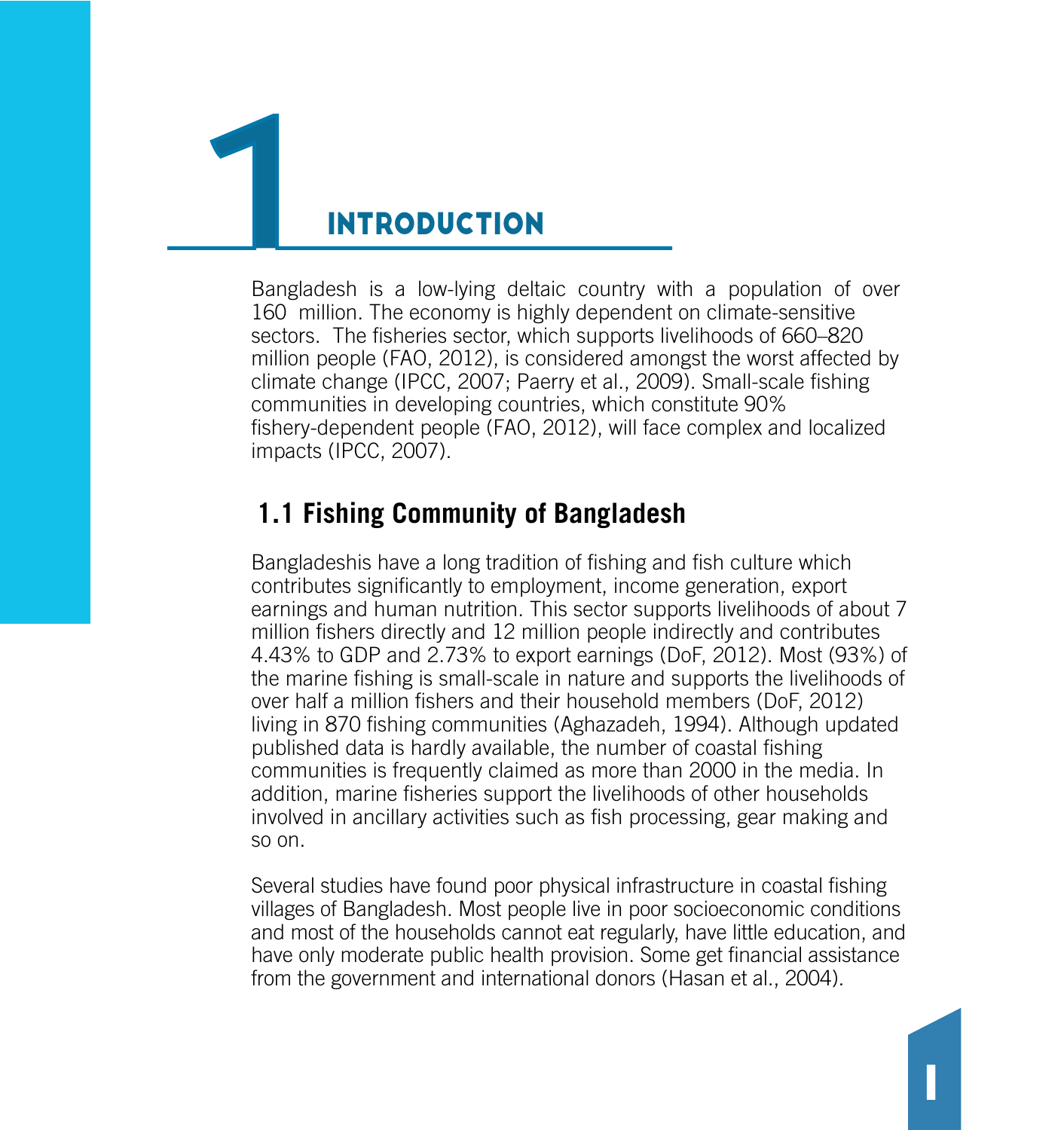## **1.2 Climate Change, Fisheries and Fishing Community**

Available information on the possible impacts of climate change on fisher folk shows that fisheries sector regarded amongst the most vulnerable to climate change in the world (Allison et al.,2009).The climate of Bangladesh has changed over the past decades and predictions are that it will continue to change even more in the future, resulting in considerable negative impacts especially in the coastal areas ( BMD, 2011). From 1980 to 2000, a total of 250,000 deaths were associated with tropical cyclones around the world, of which 60% occurred in coastal Bangladesh (IPCC, 2007). One of the most devastating cyclones and associated storm-surge-induced floods killed 300,000 people in coastal Bangladesh in 1970 (IPCC, 2007) many of whom were from fishing communities. The projected climate change may directly impact on the fish stocks and the Bay of Bengal ecosystems, and on the livelihoods of the fishery-dependent people in Bangladesh (see figure 1, climate change impact pathway in fisheries sector and the fishing community).

> When we were young, we used to go out for an hour and come back with enough fish for a day, but now we go for eight hours. Fishes are rarely found now in the river even in the month of Ashar, the best time of fishing'' - Khalilur Rahman (46)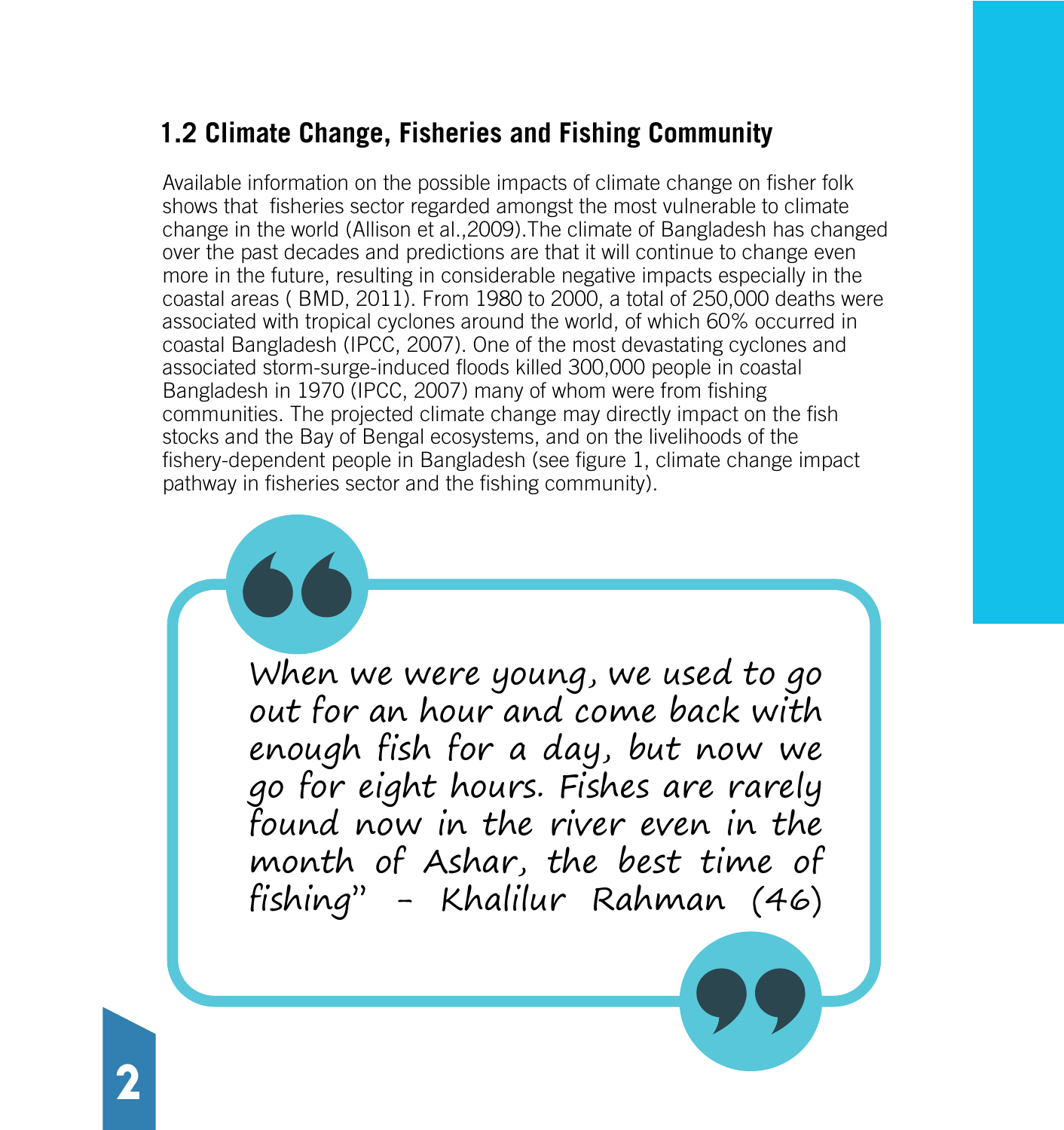

This year (2016) is the worst year of my fishing life. For the fifth time, I have to stop fishing due to frequent cyclone warning. Each time, I go to the river (connected with sea), there is a cyclone warning and I have to return with empty hand.  $-$  Kalu Gazi (34)

## **1.3 Climate Change and Fish Production**

Climate change may also result in an increased level of fluctuation in fish production in Bangladesh (Ali, 1999). Cyclones and associated floods may exert tremendous impacts on fishing assets, infrastructure and ultimately on the livelihoods of fishing communities. Ahmed and Neelormi (2007) observed a reduction of fishing days during the monsoon of 2007 due to cyclonic sea condition. More frequent and intensified cyclones can further reduce fishing days. In coastal Bangladesh cyclones of very high intensity may occur in April and May, and between September and November ( BMD, 2011). Most of these months fall within the fishing seasons and consequently fishing activities may be impacted by intense cyclones. Traditional fish drying activity may also be impacted by increased temperature and variation in rainfall as well as by extreme climate and weather events. Sea level rise and land erosion may make the current living areas of fishing communities unsuitable and may result in their displacement or may leave them in a more vulnerable situation. As a whole they are likely to be exposed more to climate change impacts (Agrawala et al., 2003).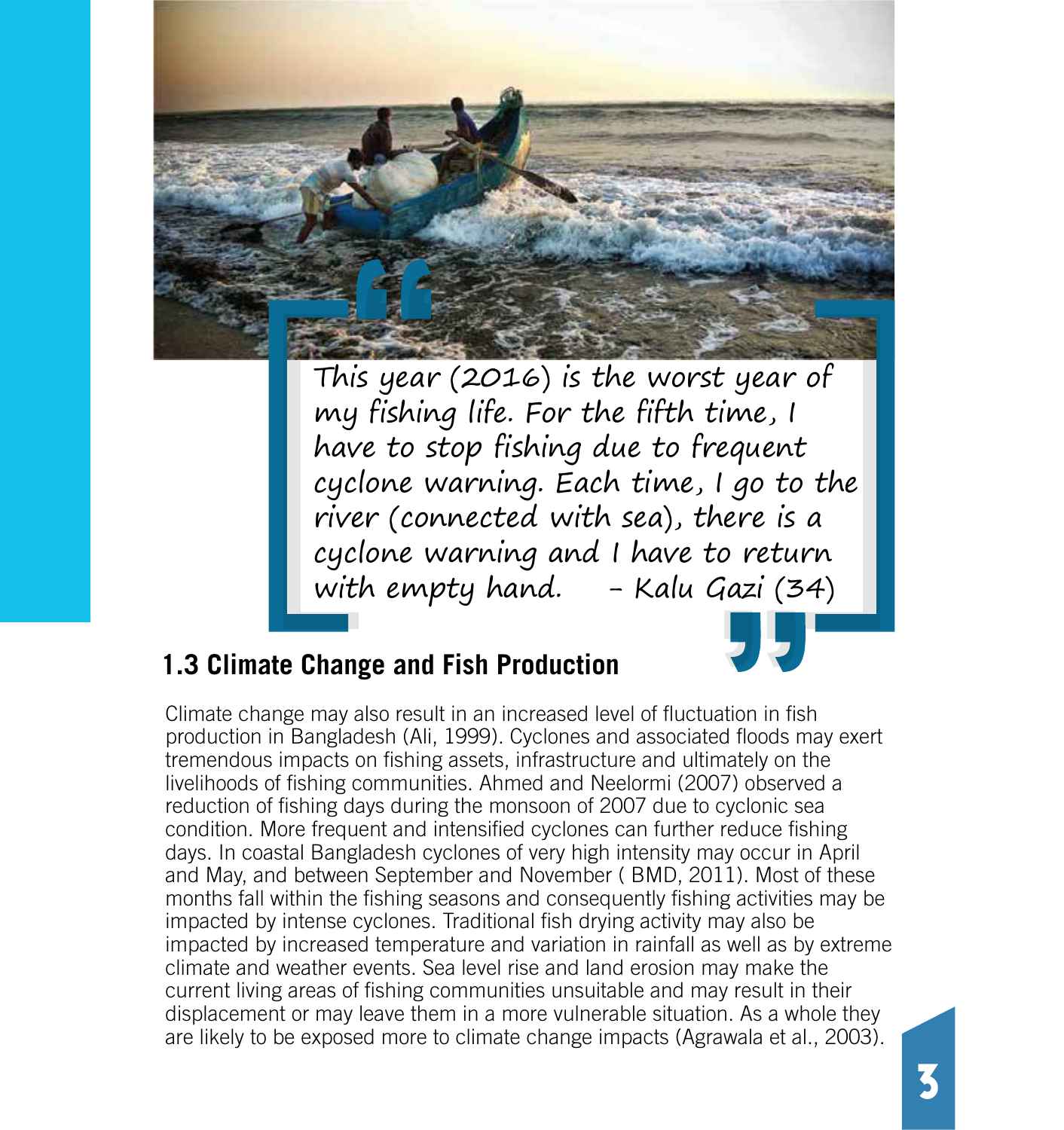## **1.4 Coastal Fishing in Bangladesh**

Coastal small-scale fishery-dependent people can be categorized into different groups. Most of the fishers catch fish with boats and gear, although a small number of them do not have a boat and operate only with small (push/pull) nets near the shore. Four types of boats (small manual, small mechanized, medium mechanized and large mechanized) are commonly used with different types of nets depending on the target species and fishing season. In Bangladesh, there are 21,097 total motorized fishing vessels of which 99.20% are less than 12m in length (FAO, 2012). Normally rich people, who can afford at least 400,000TK, own these boats (BOBP, 1985). In a boat, a group of 5 to 25 people work during a fishing operation that lasts between 12 hours and 20 days (Hasan et al., 2004).

In a typical large boat, there is a captain (also called crew leader) and regular crew members (BOBP, 1985).

The boat captain's income is two to three times higher than a normal crew member (Hasan et al., 2004). The commissioning agents dominate the wholesale markets and have a chain of suppliers who regularly bring catches.



Figure 1: Climate change impact pathways in fisheries sector and the fishing community

*Source: Badjeck et al. (2010)*

These agents charge 3-6% commission and take 2-4 fish for every 80 fish sold (Rahman, 1994). The agents in turn provide advance money (dadon) to boat owners to make boats and nets. The boat owners are obligated to sell fish to the agents. After landing, fishermen tend to sell their fish as early as possible to these agents to avoid spoilage because of the inadequate cold storage facilities and unavailability of good quality ice.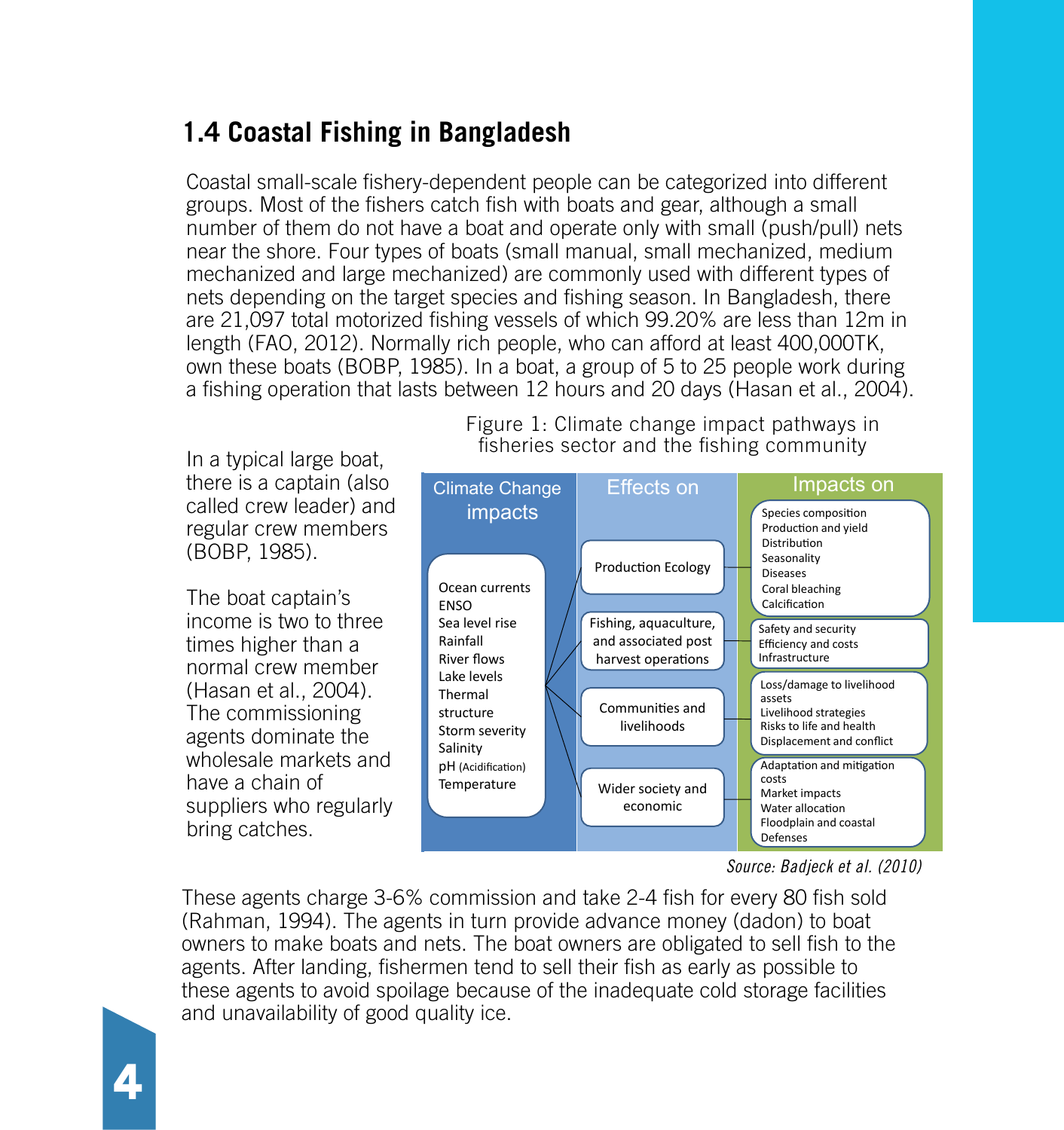

#### **2.1 A Brief on Loss and Damage Issue under UNFCCC**

Proposals to address the effects of climate events through the climate change regime have existed since the negotiation on the adoption of the UNFCCC itself (1991), when the Alliance of Small Island States (AOSIS) proposed the establishment of an insurance pool for vulnerable countries that would be funded by mandatory contributions from developed countries. The proposal was not successful. It was not until 2007, when the Bali Action Plan called for action and the term loss and damage was coined and the issue firmly entered the UNFCCC negotiation agenda. Under the Bali Action Plan, loss and damage was housed within the adaptation pillar, and was understood to comprise facilitative approaches, including disaster risk reduction strategies and risk transfer and management tools such as insurance.

Discussions on the exact role the UNFCCC should play in addressing loss and damage continued in the years after Bali, culminating in the adoption of a work programme on loss and damage at COP-16 in Cancun in 2010. The work programme raised the profile of loss and damage and ensured it more attention in the negotiations. Discussions following Cancun sought to identify concrete areas of action, but initial areas identification remained broadly framed. It was not until two years later at COP-18 in Doha that Parties could agree on a more defined scope for loss and damage.

The following year in Warsaw, the COP established institutional arrangements in the form of the ''Warsaw International Mechanism for Loss and Damage Associated with Climate Change Impacts''. The mechanism had an initial lifetime up to 2016 and was to be managed by an interim Executive Committee. The Committee was tasked to develop and carry out an initial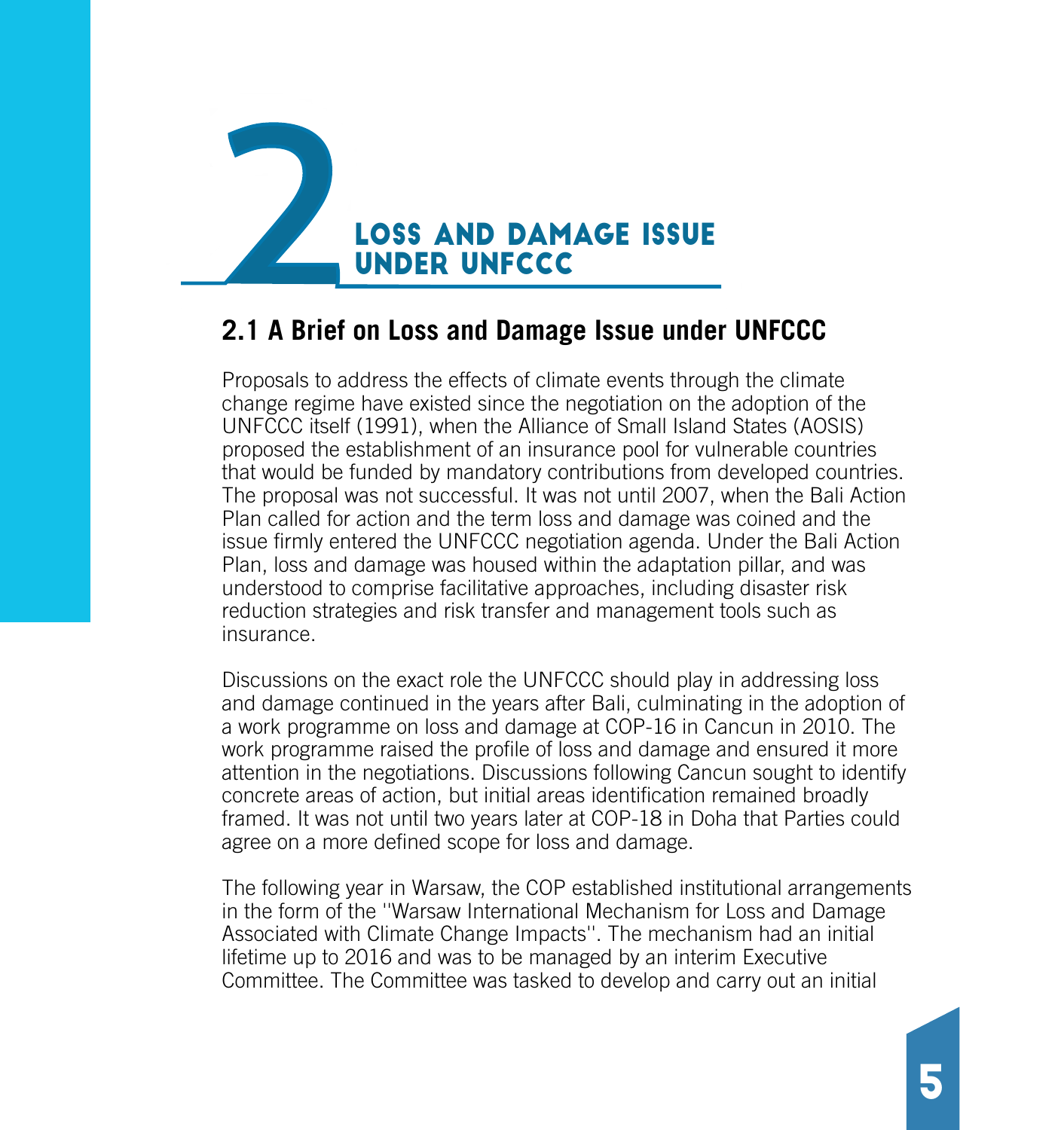two-year work plan. The work plan developed by the Executive Committee set out nine priority 'action areas' for work on loss and damage including risk management mechanisms such as disaster risk insurance (ref: http://unfccc.int/adaptation/workstreams/loss\_and\_ damage/items/7545.php)

#### **2.2 Loss and Damage in Paris Agreement**

Although the specific claims of developing countries did not survive the final round of negotiations, the Paris Agreement in 2015 gives effect on most important demand of developing country, namely integrating loss and damage as an independent third pillar of the climate regime. It does so through dedicating a full article (Article 8) to loss and damage and integrating the Warsaw International Mechanism into the long-term cooperative structure of the climate regime and linking it to the institutional architecture of the Paris Agreement.

Article 8.3 of the Paris Agreement clarifies that the Parties' obligations are of cooperative and facilitative character – reiterating the approach adopted in the Bali Action Plan and the Warsaw International Mechanism, while excluding any trace of the proposals on legal responsibility and financial obligations. The accompanying COP decision confirms this, explicitly excluding the possibility of liability or compensation under loss and damage. Instead, the Agreement sets out a number of potential areas of cooperation that Parties may pursue. The list includes areas such as early warning systems, risk management strategies, insurance facilities and non-economic loss, and echoes the two-year work plan of the Warsaw International Mechanism. The accompanying COP decision places particular emphasis on two action areas for the period of 2015-2020, namely insurance and risk transfer schemes, and integrated approaches to avert, minimize and address climate-related displacement, and requests the Executive Committee of the Warsaw Mechanism to take steps to operationalize these actions. Notably absent is the Climate Change Displacement Coordination Facility advocated by vulnerable states. The language of the Paris Agreement is also carefully crafted to avoid that the effective creation of a separate pillar beyond mitigation and adaptation leads to additional financial commitments on the part of developed countries(ref: http://unfccc.int/files/essential\_background/convention/application/pdf/e nglish\_paris\_agreement.pdf).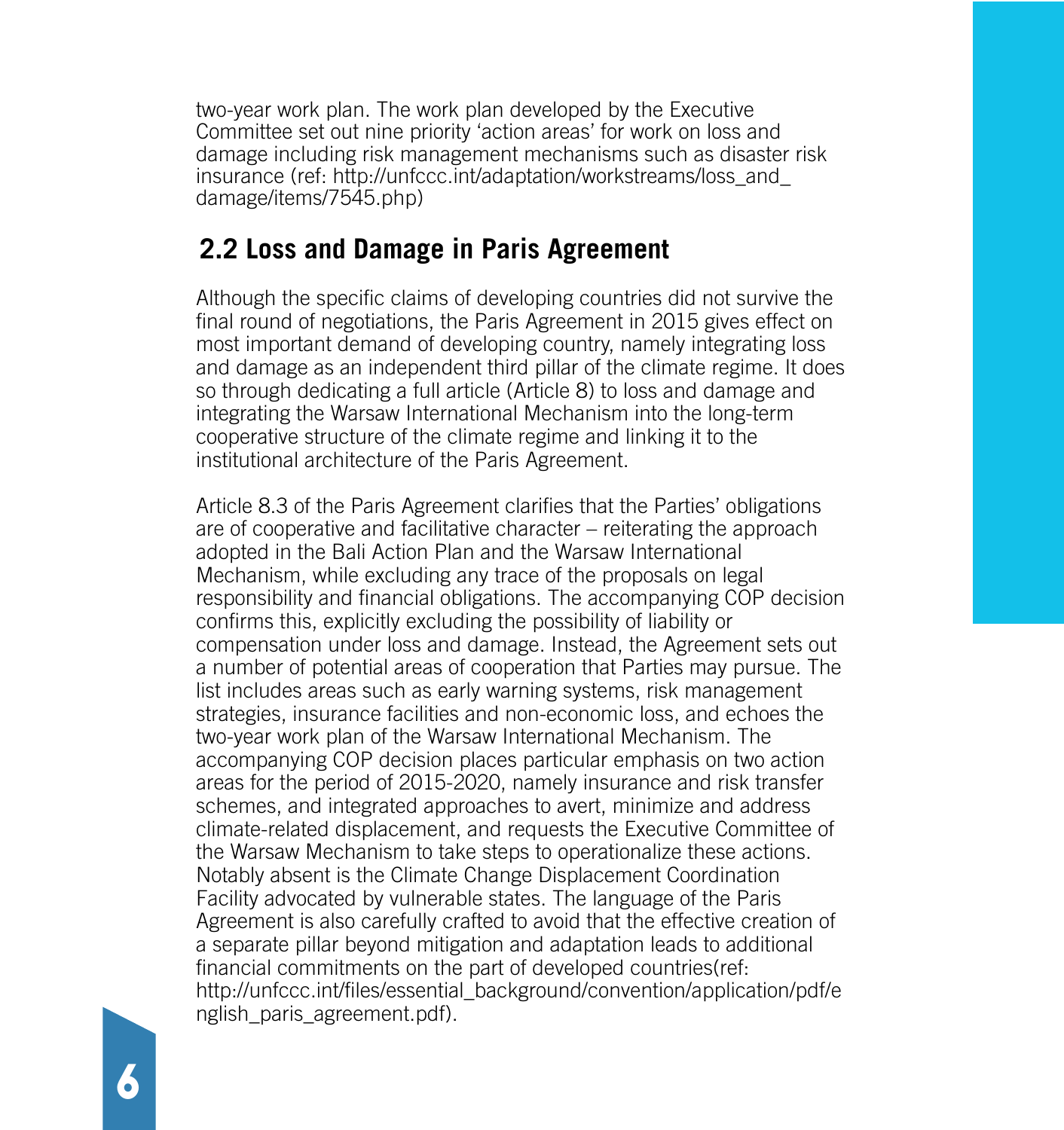# Addressing Loss and Damage in Bangladesh

In LDCs like Bangladesh adaptation and risk reduction efforts are integral to avoid loss and damage. However, evidence has shown (Warner and van der Geest, 2013) that loss and damage can overwhelm the ability of individuals and households to cope and adapt. Approaches to address residual losses and damages are integral and must be implemented as part of comprehensive risk management frameworks. Though some losses and damages can be avoided through adaptation and Disaster Risk Reduction efforts, there will be residual loss and damage have making it important to adopt and implement a range of other risk management tools which will need to be implemented simultaneously as part of a comprehensive strategy to address loss and damage. Recently, in Bangladesh, Department of Disaster Management is in the process of consultation to formulate "National Mechanism of Loss and Damage" (personal communication with Md Reaz Ahmed, 2016). Bangladesh has a number of policies in place that – while not specifically aimed at addressing loss and damage – play a role in helping communities to maintain resilience in the face of the unavoidable impacts of climate change.

## **3.1 Risk Transfer**

Risk transfer approaches that can be utilized to address loss and damage include insurance, catastrophe bonds, conditional risk transfers and insurance-credit programmes – among other tools (UNFCCC, 2012). These measures can provide protection from the loss of assets and livelihoods, which in turn can protect the economy, promoting economic growth in the wake of disaster events (Warner et al., 2013).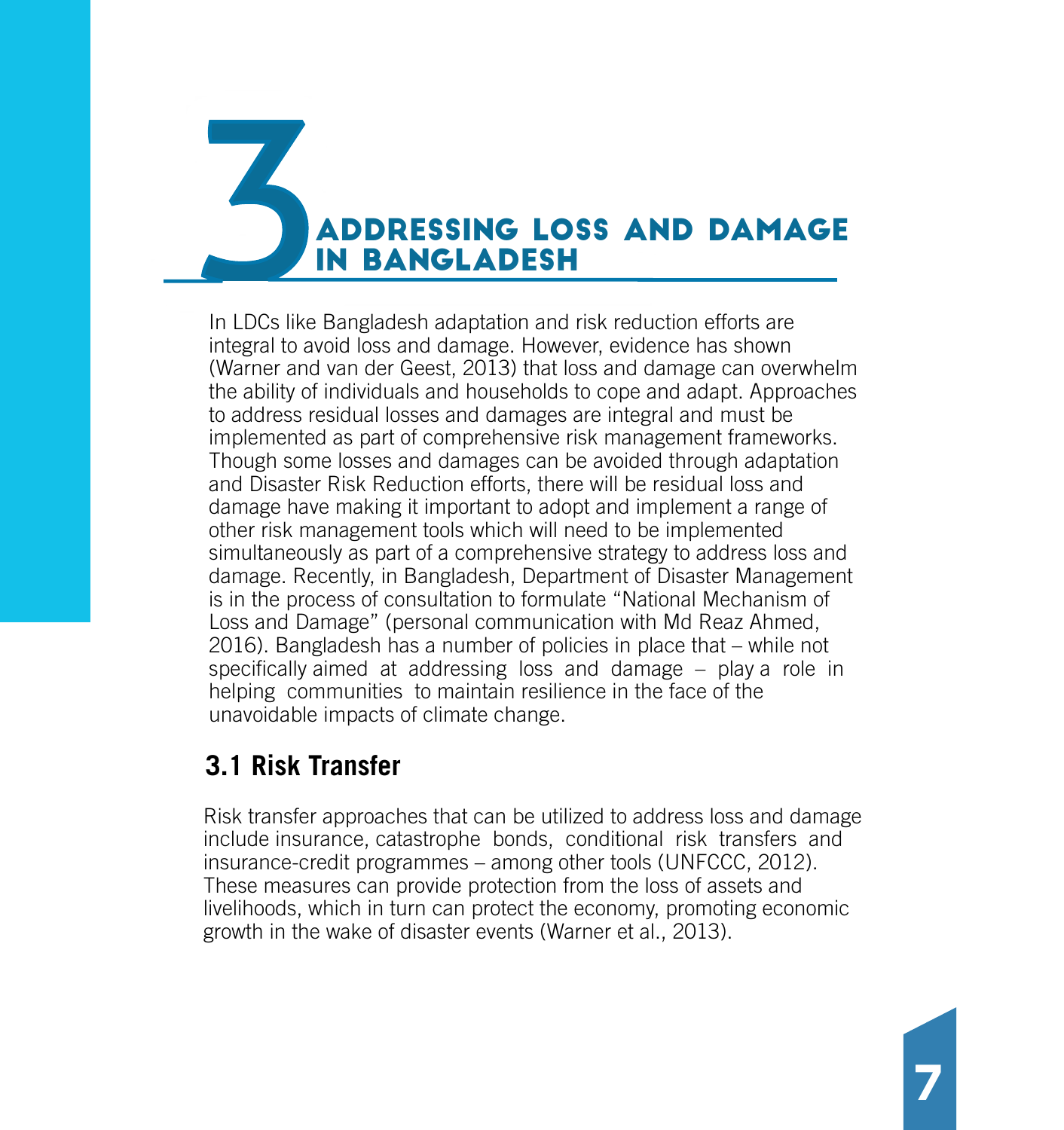

To address Loss and Damage there are four main risk management techniques i.e. risk reduction, risk retention, risk transfer and approaches to specifically target loss and damage from slow onset problems (Warner, 2012).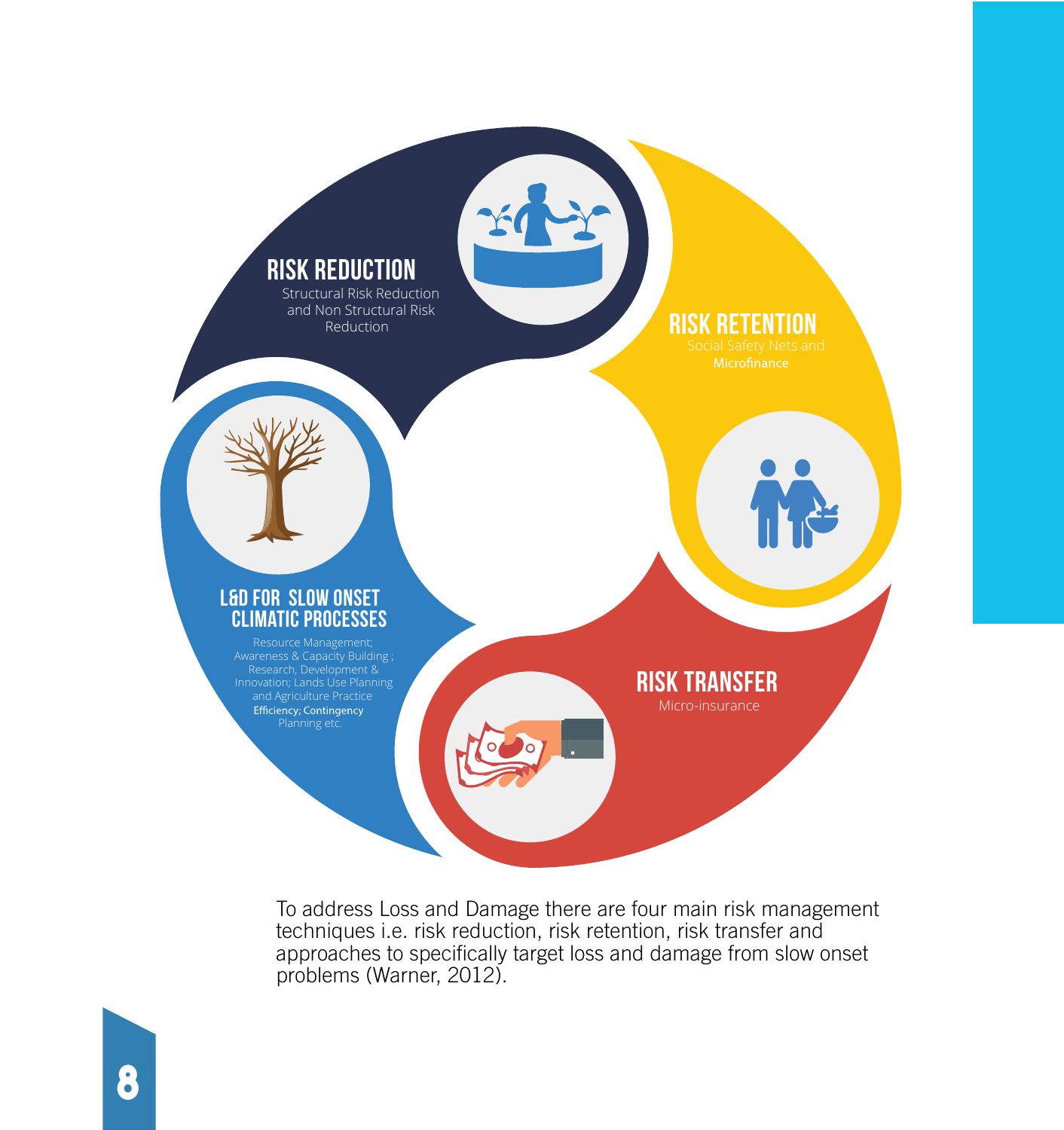## **3.2 Risk Retention**

Risk retention measures allow countries to 'self-insure' against climate change impacts and include tools that build resilience like social protection measures or those that allow populations to cope in the face of climate change impacts and offset the financial burdens of doing so such as contingency funds (UNFCCC, 2012). Two of the most common risk retention policies in Bangladesh are social safety nets and microfinance programmes.

#### **3.2.1 Microinsurance**

In many LDCs insurance penetration rates – gross premiums as percentage of GDP – are extremely low due to the fact that many people live at a subsistence level (Khan et al., 2013). Bangladesh, with a penetration rate of 0.9 percent, is no different. Between 90 and 94 percent of the population lack access to insurance products, with the 6 to 10 percent of those who are covered primarily from households in the middle to upper income range (ADB, 2009 ; Roth et al., 2007; Khan et al., 2013).

In the 1970s a crop insurance programme was launched by the Sadharan Bima Corporation (SBC), a state-owned entity, but was ultimately deemed financially unsustainable and cancelled in 1995 (Khan et al., 2013). However, in recently years there has been a resurgence in interest in index-based crop insurance with several programmes either recently launched or planned for the near future (Khan et al., 2013; Ahmed, 2013).

The Palli Karma-Sahayak Foundation (PKSF) launched the Developing Inclusive Insurance Project in January of 2010 to provide the poor and vulnerable with low-cost insurance services to protect them from crop and livelihood losses, death, illness and other impacts that may reduce their income (Khan et al., 2013). In late 2013 PKSF began piloting a project to provide index-based insurance (IBI) against drought in the Bogra district in northern Bangladesh in partnership with the International Food Policy Research Institute (Ahmed, 2013). Four other IBI pilots or programmes have been recently implemented in Bangladesh including a project funded by the Asian Development Bank and implemented by SBC to provide coverage against either excess or inadequate rainfall in three districts (Ibid). The project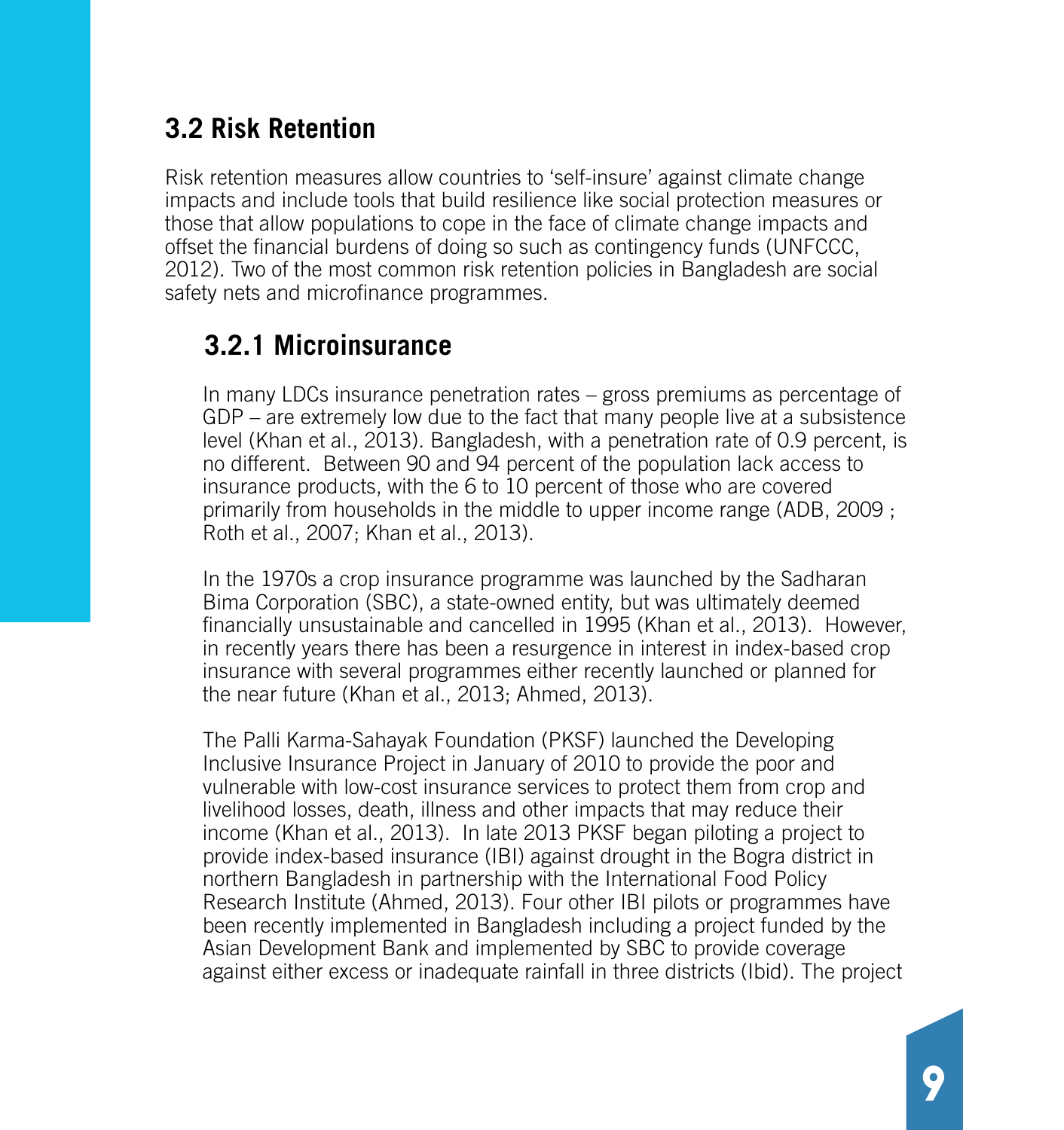will upgrade weather stations to provide better data, provide training, development and capacity building for relevant issues and address insurance illiteracy (Ibid).

In order to address loss and damage in better way microsurance products must target the poor. The research in Bangladesh suggested that the growth of the microinsurance market could be facilitated by pairing large insurance providers with smaller MFIs already working with low-income clients (Khan et al., 2013). In addition public-private partnerships could integrate microinsurance products with 'broader social objectives' (Ibid). The GoB could facilitate this process by implementing policies that required insurance companies to enroll a certain number of low-income households (Ibid).

In 2006 a study found that in the LDCs only 3% of the poor had access to insurance products (Reinhard, 2008). Many people in the target population are illiterate and do not understand how insurance works (Ibid). The phenomenon of 'insurance illiteracy' can be addressed by ensuring that policies are simple and easily understood (Ibid).

#### **3.2.2 Social Safety Nets**

10

Social safety nets are especially important in disaster prone areas (World Bank, 2011). According to a recent report by UNDP, in 2014-2015, Bangladesh has spent around 2.3% of GDP and 12.3% of annual budget (PCCC-UNDP, 2015) (GDP was 195 billion in 2015) (http://www.worldbank.org/en/country/bangladesh).

Bangladesh financed 145 social safety net programmes (Finance Division, 2015). Recently, fishing card introduced for the fishing community to get the financial, logistic and security support from the government agencies.

The Government of Bangladesh has also implemented a post-flood programme to provide agricultural subsidies to affected farmers. In 2007 the GoB provided 12.7 million USD in relief in the aftermath of two flooding events, 4.6 million USD for recovery from Cyclone SIDR and 2.9 million USD for 'agricultural rehabilitation' (Finance Division, 2008).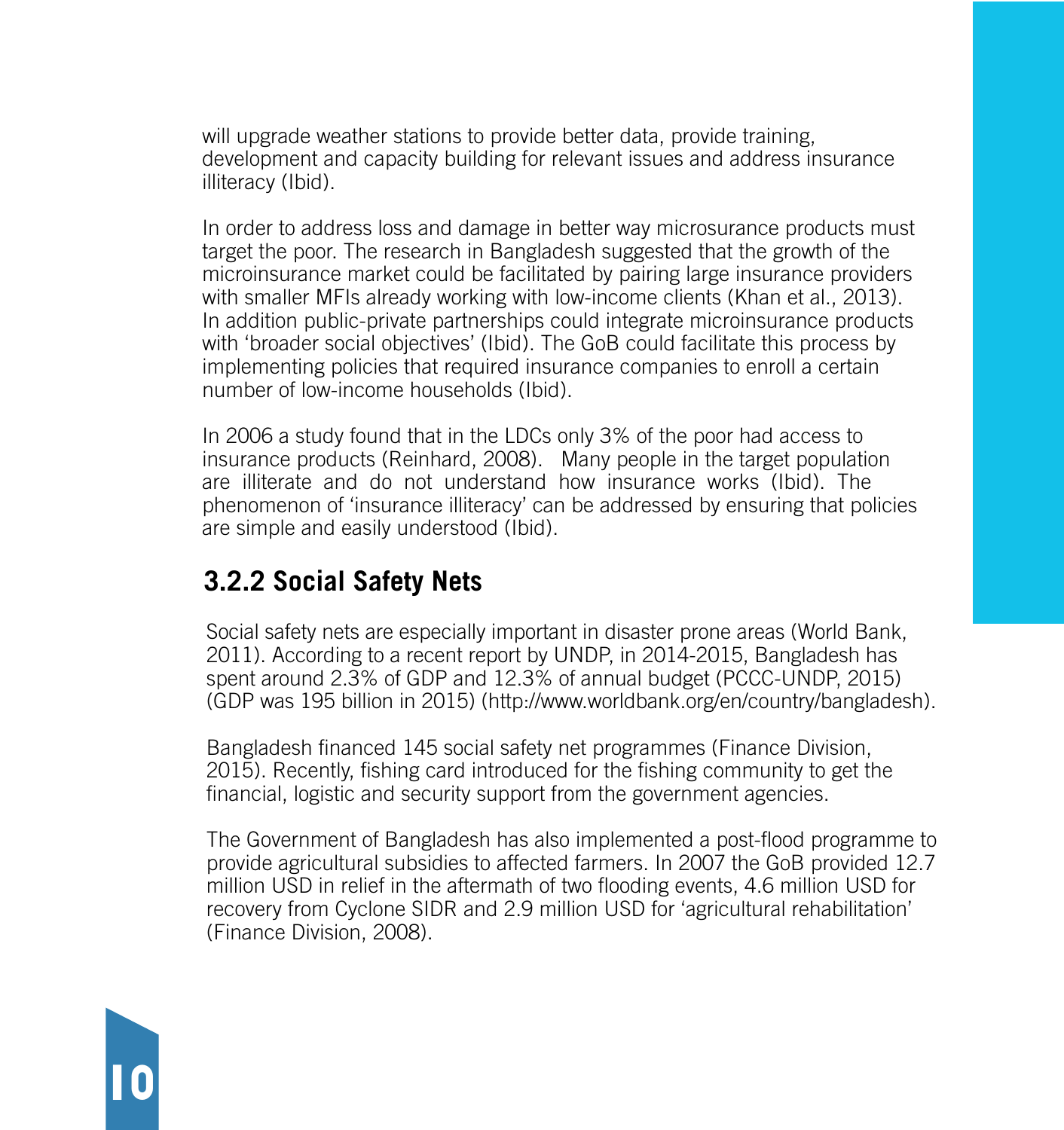



## ID Cards Prove that Fishermen are not Pirates

Abdul Aziz (45) is a Fisherman who has been fishing in the Bay of Bengal for almost 20 years. He smiled brightly when we asked them about catching of Hilsa this year, he said "this year we netted plenty of big fishes and we are happy with our income. However, the peak season of catching Hilsa is about to end. Following the trend of the previous years, government has imposed a ban on catching, selling, transporting and hoarding of Hilsa for 22 days from October to November."

''How much did you earn during the ban period?'' - We asked. "Last year we didn't have any income during the ban period, we got 40KG of rice showing the identity card (ID). As there was no work during the months of the fishing ban, It was very difficult to support our families with rice only" - he replied.

A little ahead, a group of fisherman swings their net, they added that "It's very common that the coast guard mistake fishermen as pirates. Even few days ago, we were mistakenly arrested by some coast guards but they let us go when we showed them our ID card."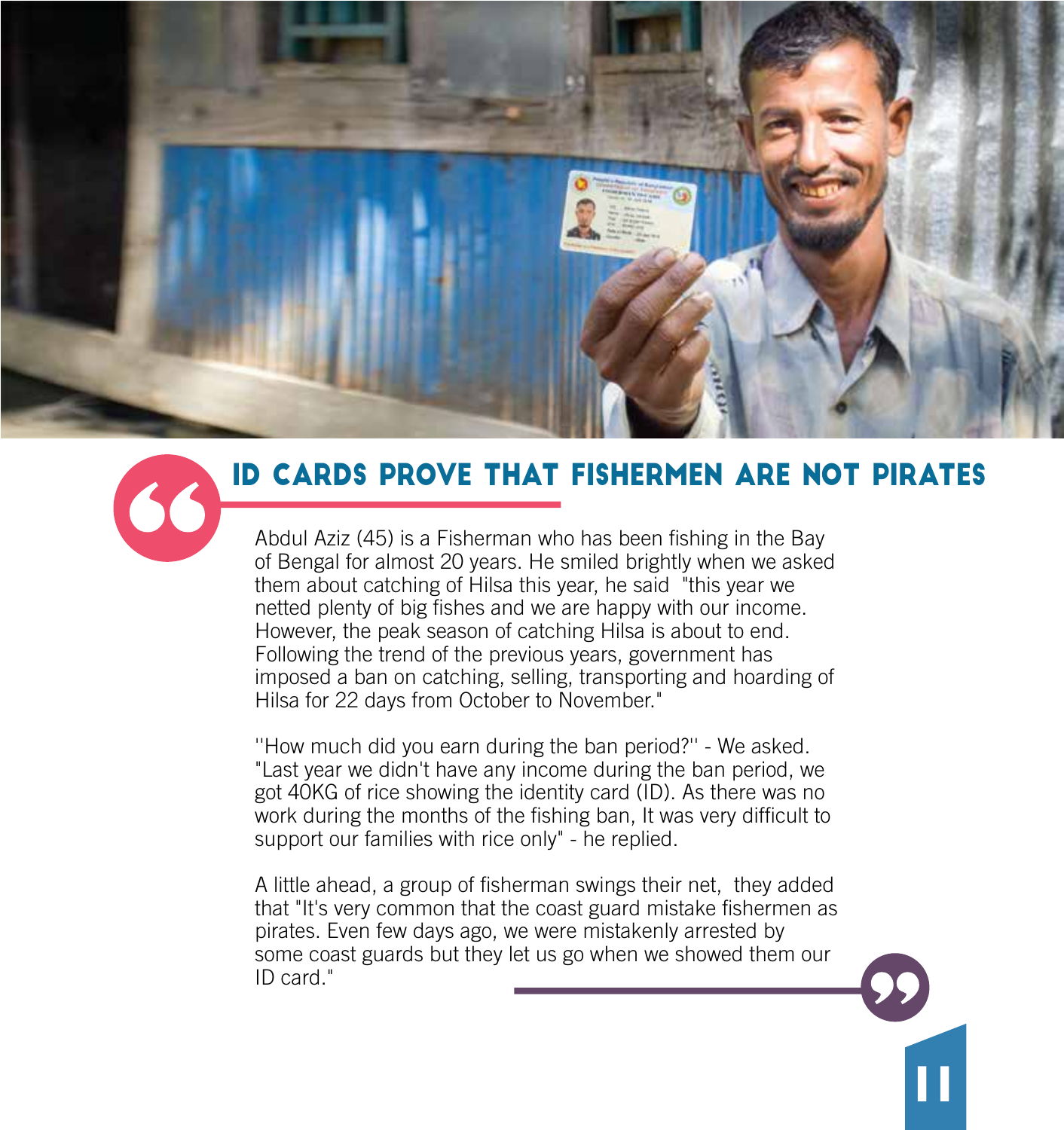## **3.3 Microfinance**

12

As the birthplace of microfinance, Bangladesh is home to a variety of programmes aimed at providing loans and other financial services to vulnerable people (Agrawala and Carraro, 2010). Traditionally Microfinance Institutions (MFIs) have provided loans to groups of individuals for helping the poor to purchase assets, diversify their income and invest in activities like strengthening their homes. As a result they contribute to efforts to reduce loss and damage, build resilience to climate change and help communities to cope when losses and damages are not avoided (Ibid). Skill development training, community support and health care are also provided to target households.

Microfinance programmes could be more successful at addressing loss and damage from climate change if they had more flexible repayment terms that allowed clients to temporary suspend during drought, floods or in the onset of other events and if they incorporated programmes to promote education and livelihood diversification to a greater extent (Agrawala and Carraro, 2010).

MFIs should also diversify the products they offer. For example, by offering secure deposit services, MFIs could encourage savings, which offer a buffer against loss and damage (Rippey, 2009).

MFIs could also diversify their portfolios to include programmes that facilitate climate resilient and low carbon agriculture, promote clean energy use – among other initiatives (Ibid) to integrate mitigation, adaptation and approaches to address loss and damage.

Like any other risk management tool, microfinance programmes are not a standalone solution to address loss and damage and they can in fact exacerbate vulnerability if the debt burden is increased without increasing income or enhancing livelihood opportunities (Hammil et al., 2008).

#### **3.4 Approaches to Address Loss and Damage for Slow Onset Processes**

Losses and damages from the incremental changes which occur with slow onset processes like sea level rise will require some targeted, long-term approaches. For example, sea level rise can be addressed through infrastructure like coastal embankments and climate proofing coastal infrastructure, restoring coastal wetlands and beaches and creating vegetative buffers and zoning measures that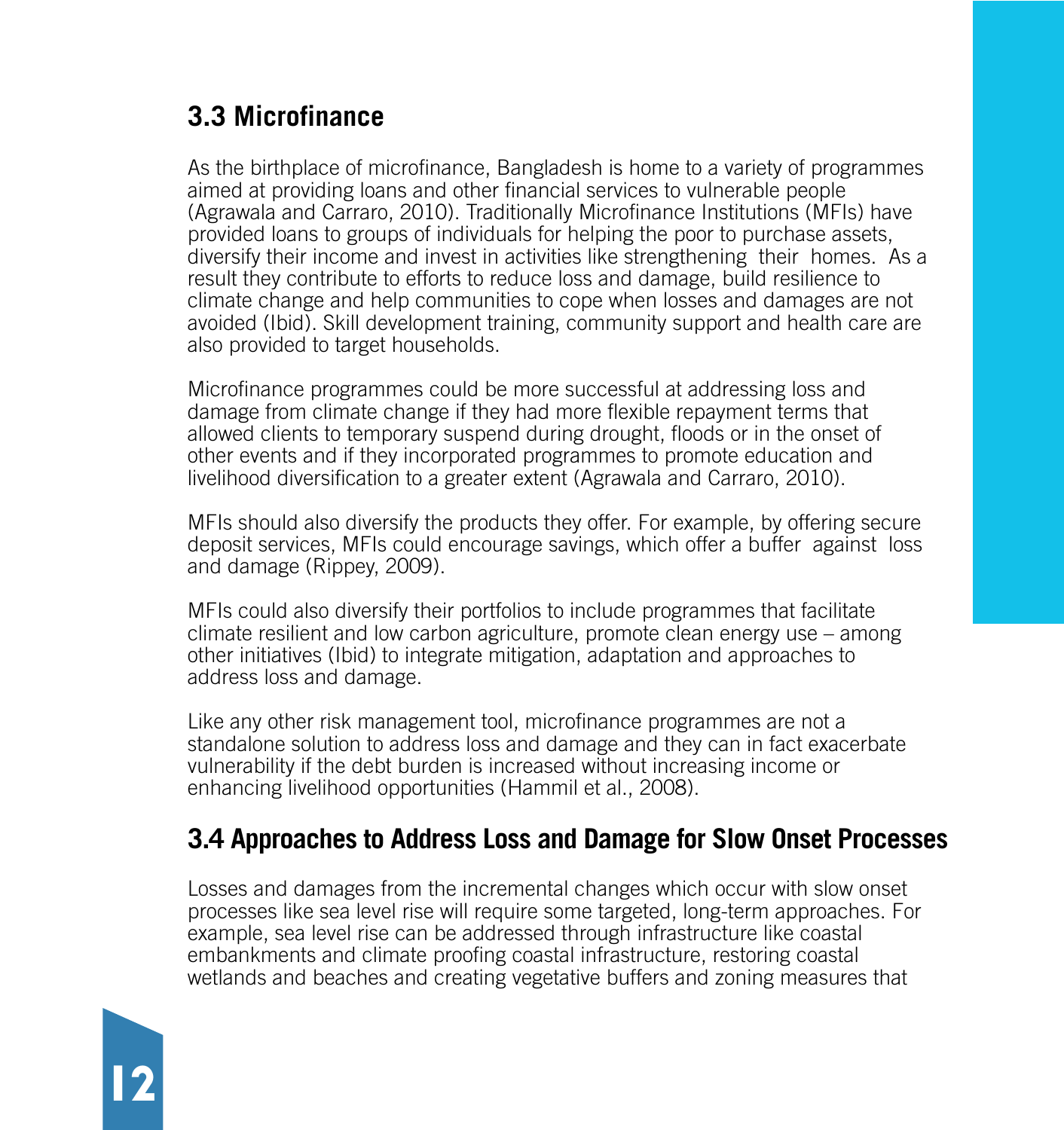limit development in coastal areas (UNFCCC, 2012). These approaches have utility in Bangladesh; however, sea level rise will also have a significant impact on livelihoods, and will ultimately force millions of people to migrate if current predictions in the IPCC's AR5 are realized.

## **3.5 Migration**

Slow onset climatic processes, especially salnization, are already inducing temporary migration in Bangladesh (Nishat et al., 2013). As impacts of climate change intensify, more people will be forced to relocate permanently (Ibid). The research in Bangladesh suggested that programmes and policies should be in place to facilitate migration in a way that reduces both economic and non-economic loss and damage to the extent possible. In addition, support will be needed -including social safety nets - to help these individuals and households settle in their new homes, which are more likely than not to be located in urban slums (Ibid). The laws governing resettlement and relocation will likely need to be reviewed as the risk of loss and damage intensifies (Al Faruque and Khan, 2013). However, the most vulnerable and in need of help will likely be those left behind, without the financial and social capital to move (Foresight, 2011).

## **3.6 Livelihood Diversification**

Livelihood options will likely be restricted as the severity of slow onset climatic processes intensifies, especially for those who rely on climate-dependent livelihoods like agriculture, fisheries and forestry (Nishat et al., 2013). Long-term livelihood diversification programmes that incorporate field research and pilot programmes that promote climate resilient agriculture and provide training in non-climate resilient livelihoods are integral, especially for coastal communities (Ibid).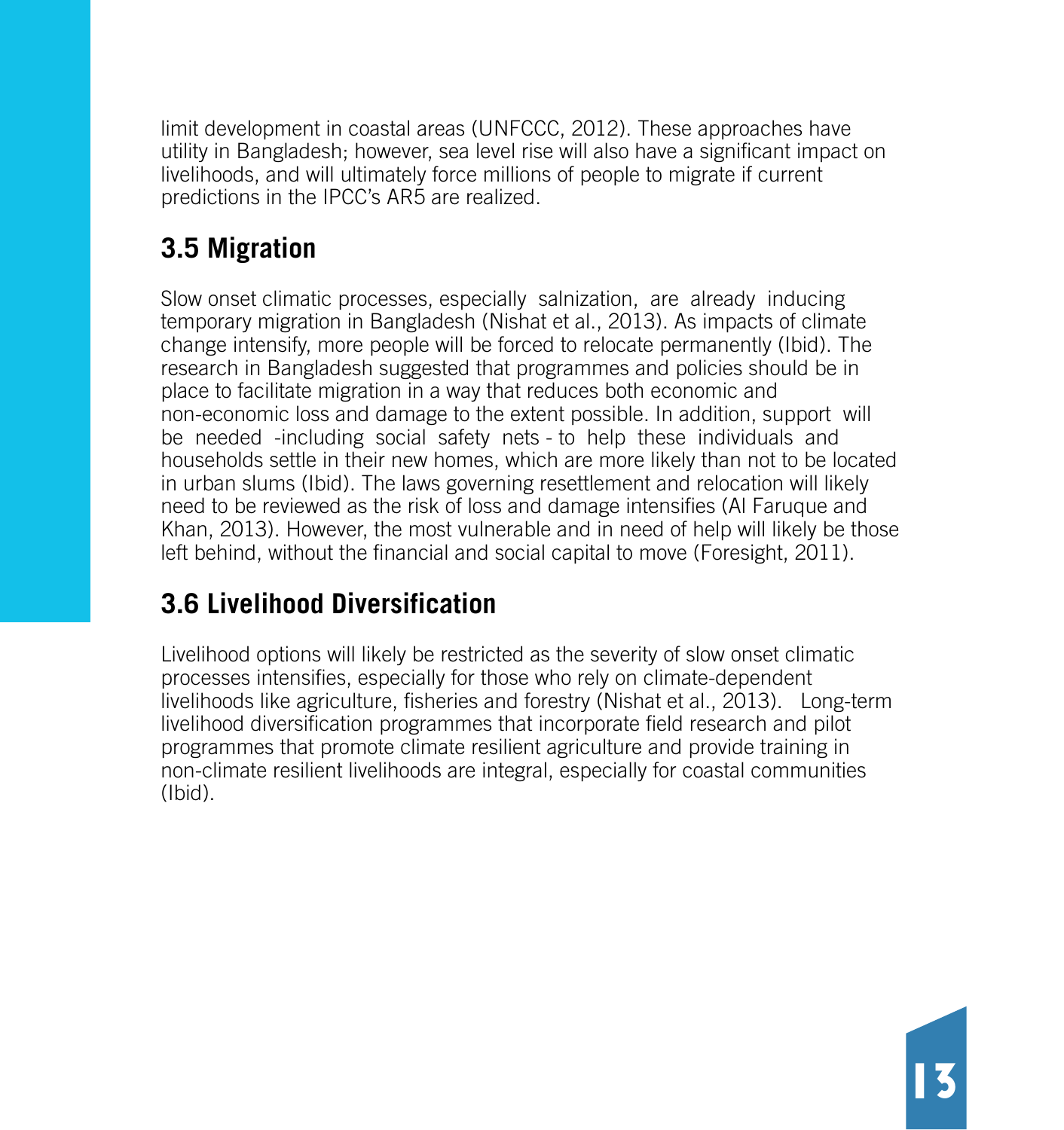

## **4.1 Establishing Comprehensive Risk Management Frameworks**

Bangladesh has many policies in place to address climate change at the national level and the National Plan for Disaster Management reaches the local level by requiring Upazilas (sub district) and Unions to develop disaster plans. However, local governments could be more empowered to inform the policies they are required to implement. Though Bangladesh has made significant strides in mainstreaming climate change into sectoral policies and plans this effort could be intensified and improved, especially in the case of slow onset processes. In particular there is a need to mainstream slow onset processes into the policies of the Ministry of Disaster Management and Relief and Local Government Division. It is also important that local and indigenous knowledge be incorporated into policies and plans. Bangladesh has recognized the importance of incorporating traditional and indigenous knowledge into its risk management efforts, but this recognition has not yet translated into practice. For example, the BCCSAP does not properly acknowledge the importance of community-based adaptation. Better harmonizing the Climate Change Adaptation (CCA) and Disaster Risk Reduction (DRR) agendas could facilitate the development of more comprehensive risk management frameworks. Establishing a unit under prime minister's office dedicated to harmonize efforts on CCA and DRR including loss and damage could be an important first step to addressing both overlaps and gaps in climate change policy in Bangladesh.

#### **4.2 Effective Safety Net and Micro Finance Scheme**

Risk retention programmes like social safety nets can play an important role in addressing loss and damage from both extreme weather events and slow onset climatic processes. Although Bangladesh maintains a strong safety net programme under its revenue budget for poor and ultra poor, aged population, disabled, freedom fighters, students and for the fishing community. However, in order to be effective they must reach those who

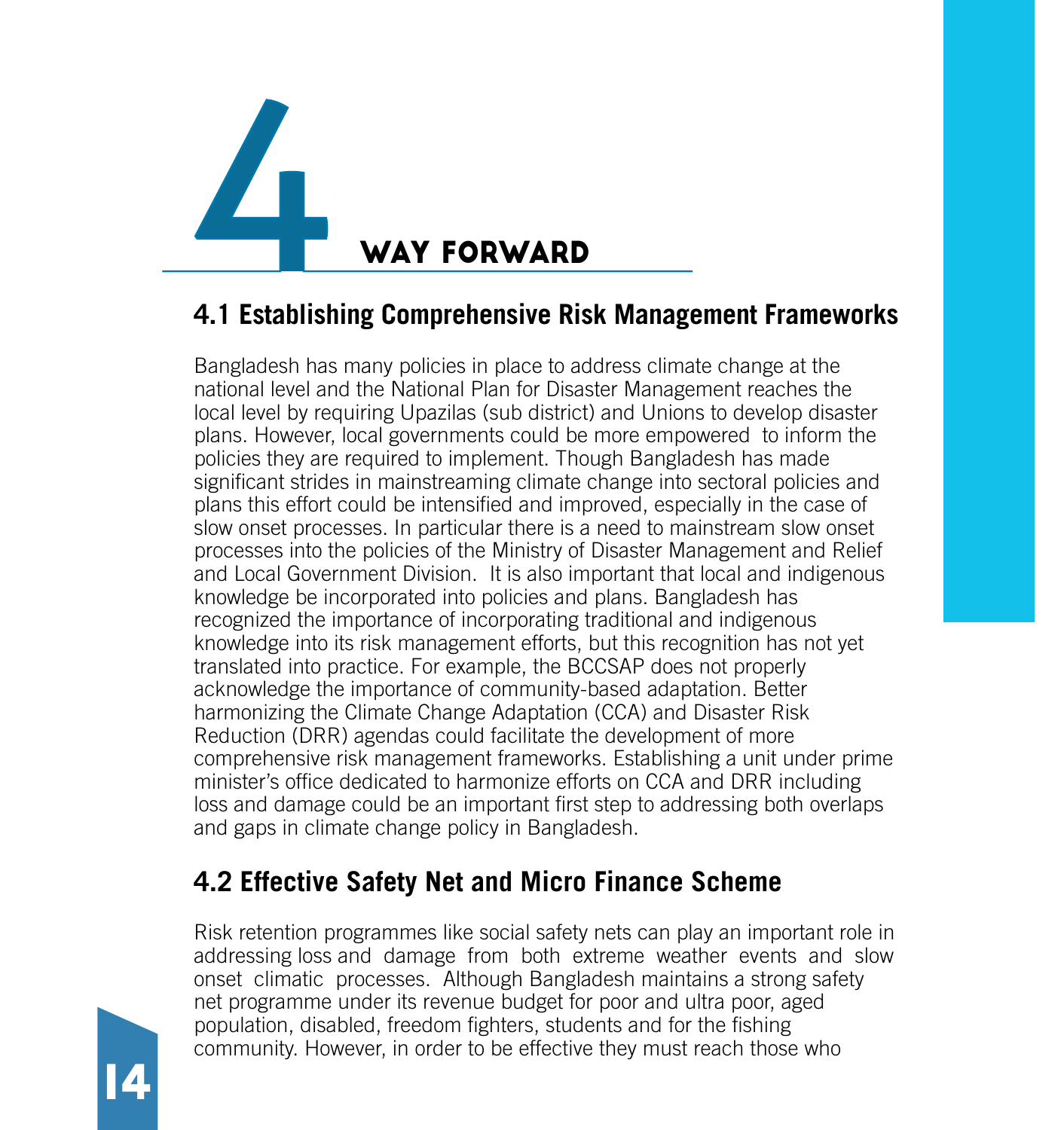need it most. Microfinance can also be an important tool to address loss and damage, but to adequately tackle climate change concerns repayment schedules should be more flexible and products should be accompanied by capacity building and training programmes. The micro savings scheme could be linked up with the micro finance scheme so that climate vulnerable people could get the support in times of their need. PKSF already practiced this kind of approach for sustainability of micro finance scheme as well to support the poor people in times of their emergency need (Annual Report of PKSF, 2015). Those risk retention programmes that are successful should be scaled up. Bangladesh could also raise the issue in the international forum and seek support from climate finance window such as Least Developed Countries Fund (LDCF), Adaptation Fund (AF) and the Green Climate Fund (GCF) under UNFCCC.

#### **4.3 Piloting Micro Insurance Scheme**

Risk transfer approaches like microinsurance also have a role to play in addressing loss and damage but programmes and policies need to be tailored those who need them most. Piloting the feasibility of Insurance Scheme could be initiated at first instance. Globally, particularly at LDCs, there is very limited experience of running insurance scheme in the crop sector as well as in the fishing sector particularly in the coastal fishing sector. Private sector might not be interested to come forward for piloting or to make feasibility study of insurance schemes for the climate vulnerable community. Government insurance sector such as Jibon Bima Corporation may come forward and to take pilot scheme for the coastal fishing community and make feasibility study for approaching the suitable insurance schemes. Right now there is no dedicated funding window for loss and damage and to support the insurance mechanism for the climate vulnerable people under UNFCCC. However, the issue should be raised in the global forum to effectively address the issue of risk transfer to the climate vulnerable people. Like other LDCs Bangladesh yet to develop index based crop insurance and any insurance mechanism for the fisher community in the coastal areas. Dedicated financing mechanism on Loss and Damage could address the most critical and important issues on payment of premium and to attract insurer and reinsurer for effective functioning of the insurance scheme for the climate vulnerable people.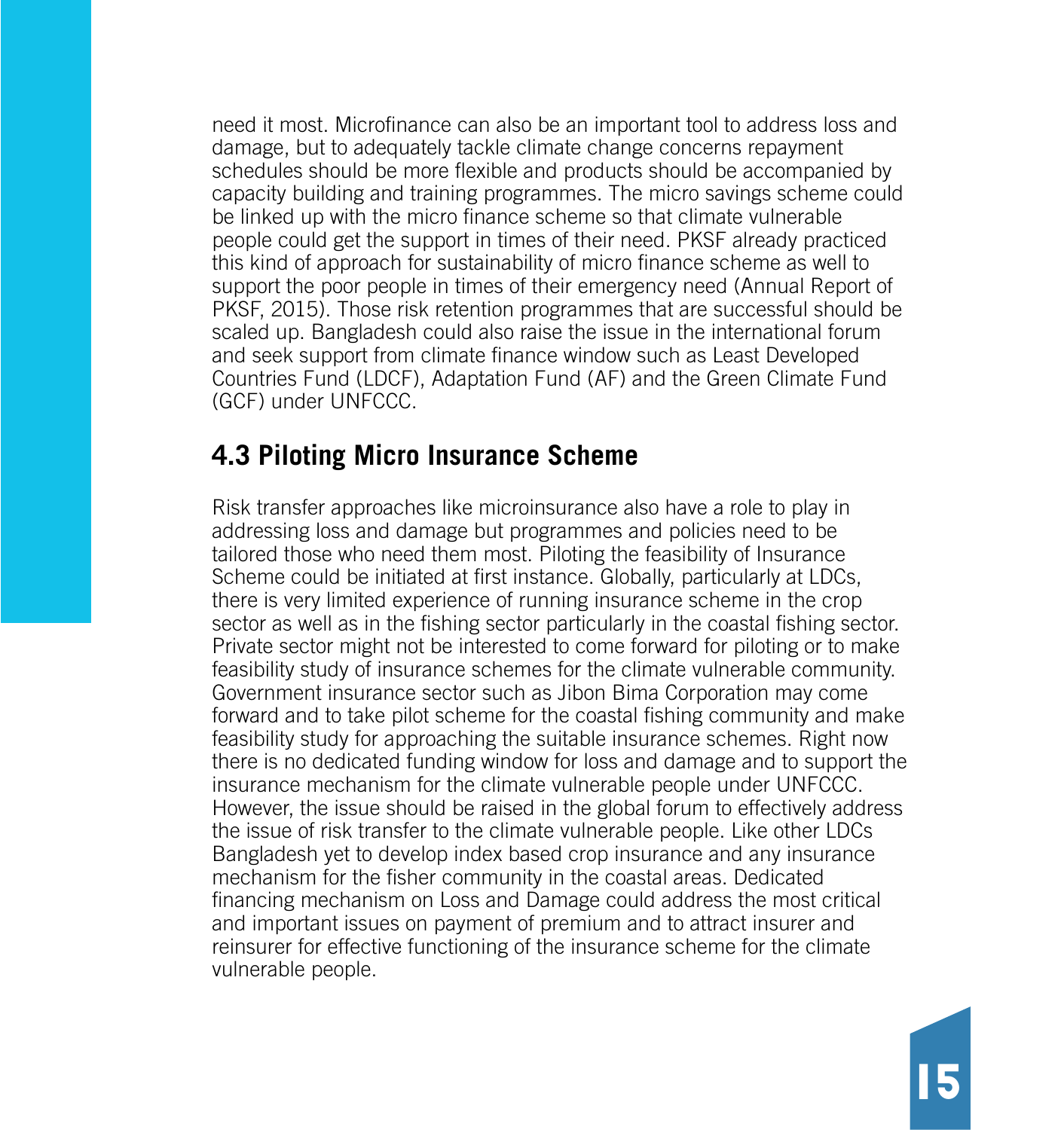## **4.4 Skill Diversification**

Climate models have already predicted that climate is changing exponentially, sea level is rising and erratic behavior of cyclone and storm surge will continue in coming years. Sole dependency on fishing by coastal fishing community might endanger their livelihood support and ultimately create social unrest and large scale human migration. However, there is very little effort, initiative and motivation both from public and private sector to diversify the profession as well skill development efforts for the vulnerable communities particularly the fishing communities. Capacity building, capacity enhancement, education and training for skill diversification are necessary for sustainable livelihood as well as to keep the fishing communities living in and around their ancestral lands.

#### **Reference**

Aghazadeh, E. 1994. Fisheries: Socio-economic analysis and policy assistance to Fisheries Research Institute, Mymensingh, Bangladesh. Food and Agricultural Organisation.

Agrawala Shardul and Maëlis Carraro, 2010. Assessing the role of microfinance in fostering adaptation to climate change, OECD Environmental Working Paper No. 15.

Agrawala, S., Ota, T., Ahmed, A. U., Smith, J., and Aalst, V. A., 2003. Development and Climate Change in Bangladesh: Focus on Coastal Flooding and the Sundarbans. Organisation for Economic Co-operation and Development, France.

Ahmed, A.U. and Neelormi, S., 2007. Livelihoods of Coastal Fishermen in Peril: In Search of EarlyEvidence of Climate Change Induced Adverse Effects in Bangladesh, Centre for Global Change (CGC), Dhaka.

Ahmed, I., 2013. Social Safety Nets in Bangladesh. ISAS Insights No.197 [online] Accessed at:http://citeseerx.ist.psu.edu/viewdoc/download?doi= 10.1.1.192.6184&rep=rep1&ty pe=pdf.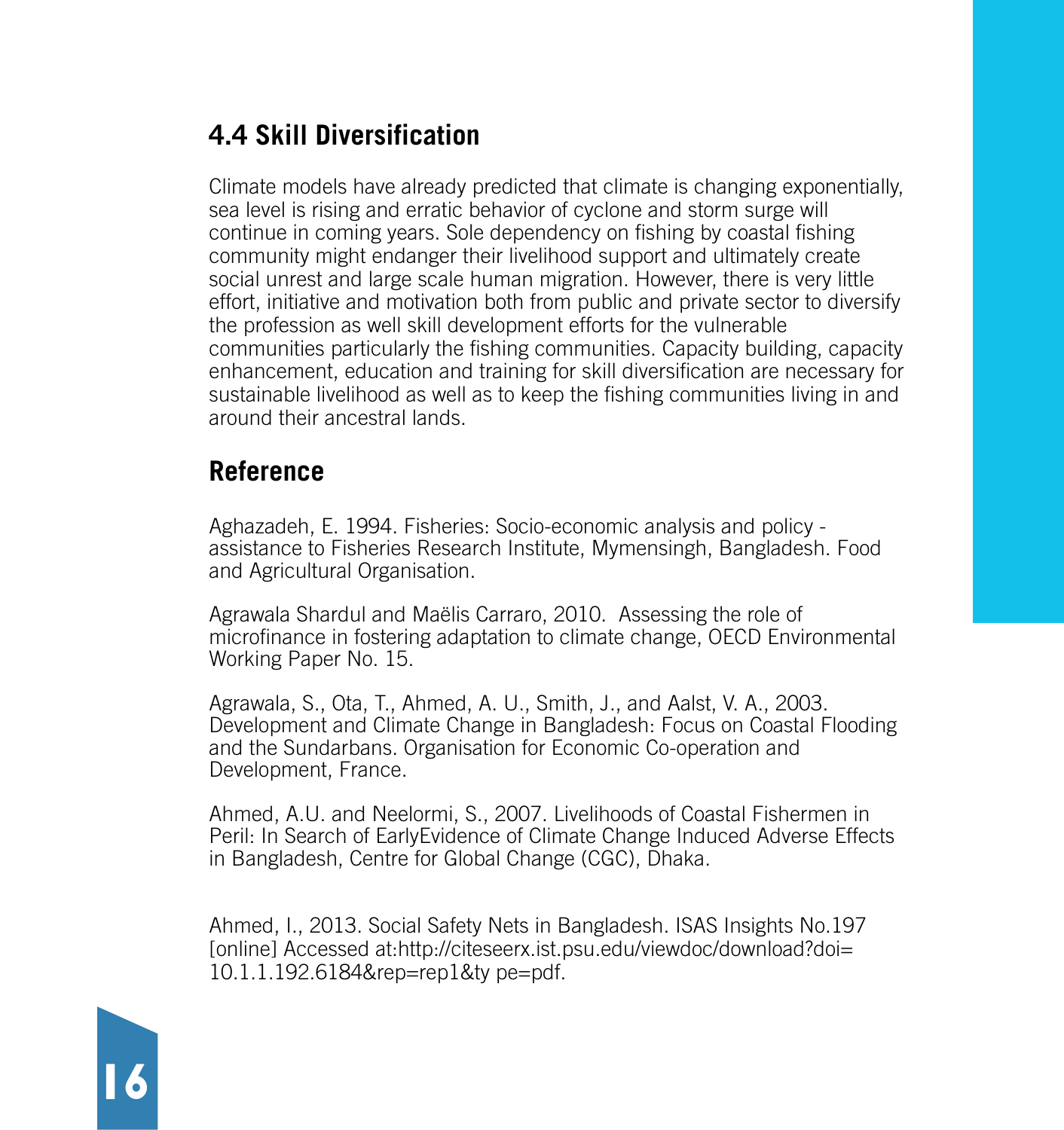Al Faruque, A. and M.H.I. Khan, 2013. Loss and Damage Associated with Climate Change: The Legal and Institutional Context in Bangladesh. Dhaka, Bangladesh: International Centre for Climate Change and Development.

Ali, A., 1999. Climate change impacts and adaptation assessments in Bangladesh, Climate Research, 12: 109-116.

Asian Development Bank (ADB), 2009. ADB and Japan to help grow microinsurance services in Bangladesh. Manila, Philippines.

Badjeck M., Allison E., Halls A., Dulvy N. 2010. Impacts of climate variability and change on fishery-based livelihoods. Mar. Policy 34, 375–383.

Bangladesh Meteorological Department (BMD), 2011. Annual Report.

Bay of Bengal Programme (BOBP), 1985. Report of Consultation on Stock Assessment for Small-Scale Fisheries in the Bay of Bengal. Chittagong, Bangladesh. Volume 1: Proceedings.

Department of Fisheries (DOF), 2012. Annual Report.

Finance Division, 2008. Bangladesh Economic Review. Dhaka, Bangladesh: Finance Division, Ministry of Finance.

Food and Agriculture Organization of The United Nations (FAO), 2012, The State of the World Fisheries and Aquaculture, Rome, Italy.

Foresight, 2011. Migration and Global Environmental Change: Final Project Report. London, UK: The Government Office for Science.

Hammill, A., Matthew, R. and E. McCarter, 2008. Microfinance and Climate change adaptation. IDS Bulletin. Vol. 39, No.4 :113-122.

Hasan, M., Billah, M. M. & ROY, T. K., 2004. Tourism and fishing community of Kuakata: A remote coastal area of Bangladesh, Part - 1. Support for University Fisheries Education and Research Project, Department for International Development, UK.

IPCC, 2007. Impacts, adaptation and vulnerability. Contribution of working group II to the fourth assessment report of the intergovernmental panel on climate change. Cambridge University Press, Cambridge.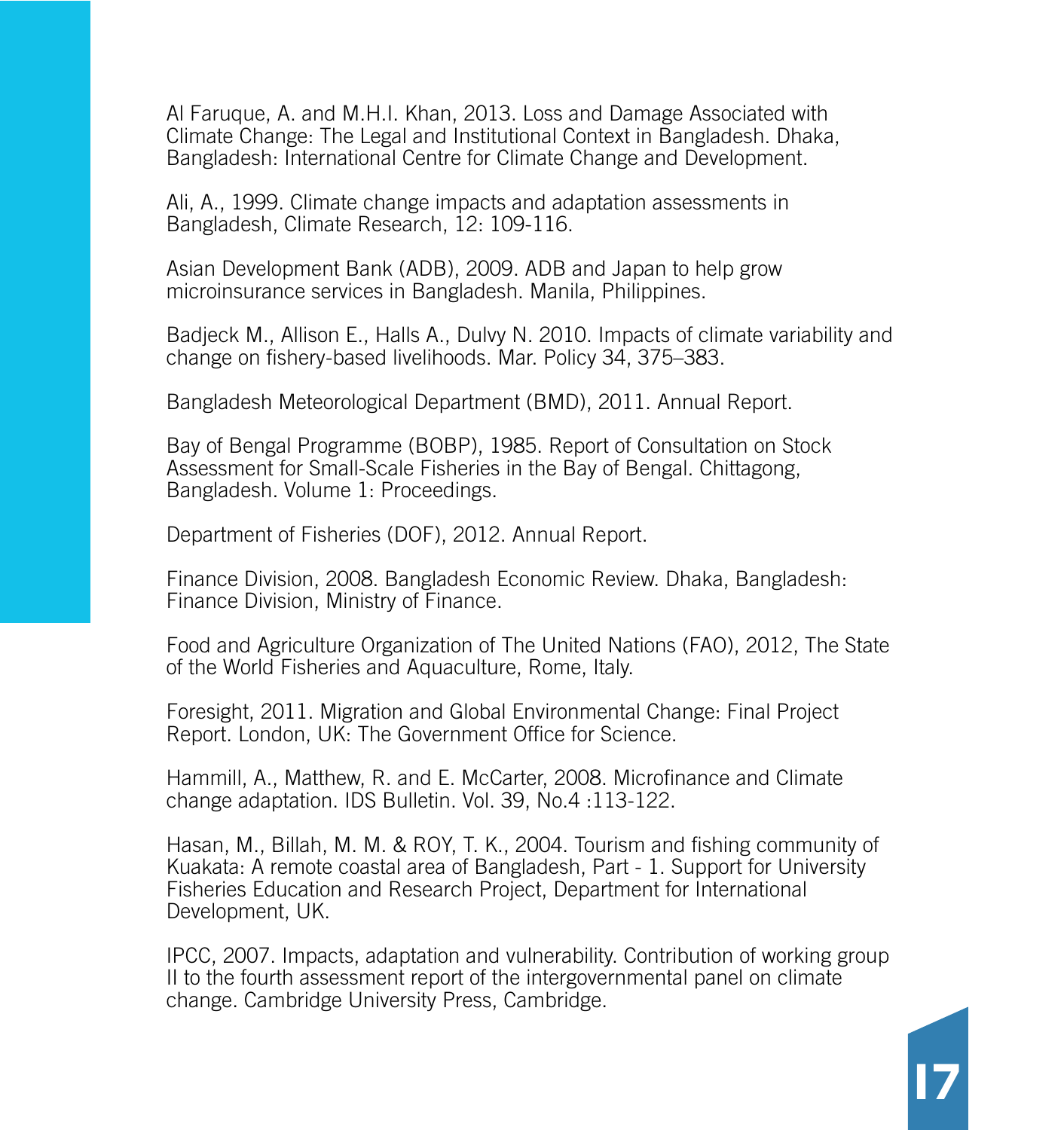Khan, M.R., Roddick, S. and E. Roberts, 2013. Assessing Microinsurance as a Tool to Address Loss and Damage in the National Context of Bangladesh. Dhaka, Bangladesh: International Centre for Climate Change and Development.

Nishat, A., Mukherjee, N., Hasemann, A. and E. Roberts, 2013. A Range of Approaches to Address Loss and Damage Impacts from Climate Change in Bangladesh. Dhaka, Bangladesh: International Centre for Climate Change and Development.

Pali Karma-Sahayak Foundation (PKSF), 2015. Annual report.

Parry, Martin, Nigel Arnell, Pam Berry, David Dodman, Samuel Frankhauser, Chris Hope, Sari Kovats, Robert Nicholls, David Satterthwaite, Richart Tiffin, and Tim Wheeler. 2009. Assessing the costs of adaptation to climate change: A review of the UNFCCC and other recent estimates. International Institute for Environment and Development and Grantham Institute for Climate Change, London.

Rahman, A. K. A., 1994. The small scale marine fisheries of Bangladesh. Dhaka: Department of Fisheries, Government of Bangladesh.

Reinhard, D., 2008. Cover against poverty : Microinsurance to Cover Climate Risks. Weltsichten, 20-22.

Rippey, P., 2009. Microfinance and Climate Change: Threats and Opportunties. Focus Note 52. Washington, DC, USA: Consultative Group to Assist the Poor.

Roth, J., McCord, M. and D. Liber, 2007. The landscape of microinsurance in the world's 100 poorest countries. Appleton, WI: Microinsurance Centre, Limited Liability Company.

UNFCCC, 2012. A range of approaches to address loss and damage associated with the adverse effects of climate change, including impacts related to extreme weather events and slow onset processes. FCCC/SBI/2012/INF.14. Bonn, Germany.

Warner, K. and K. van der Geest, 2013. Loss and damage from climate change: local-level evidence from nine vulnerable countries. International Journal of Global Warming, 5, 367-386.